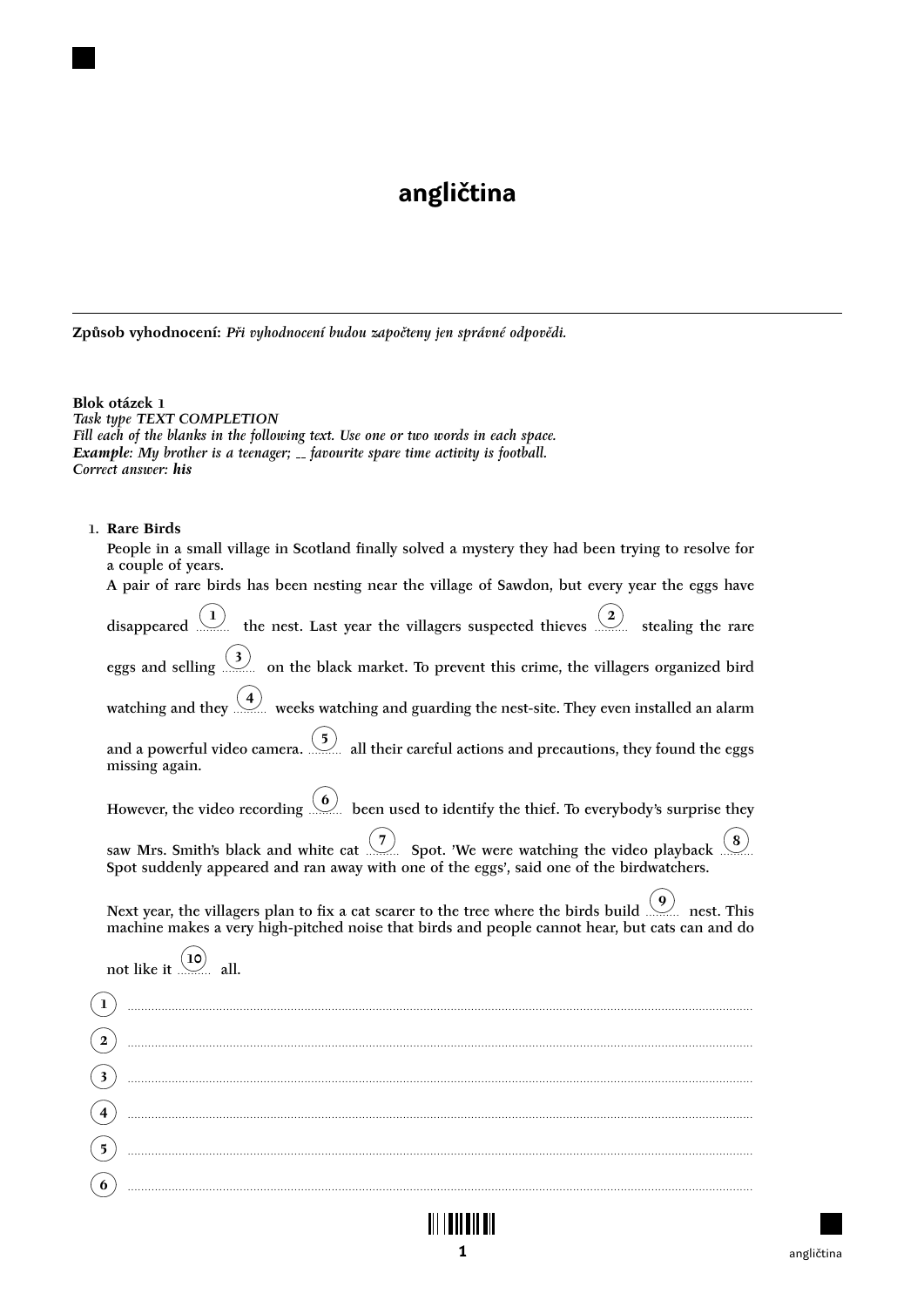Blok otázek 2 **Task type USE OF ENGLISH** Read the text and choose one of the four options by clicking on it. The first sentence has been done for you as an example. Example:  $\hat{W}$ hat  $\overline{-}$  Jim write yesterday?  $a) was$  $b)$  has **CORRECTANSWER**  $c)$  did  $d$ ) is

- 2. Waste paper should ... instead of being burnt.
	- a) disintegrated
	- b) be recycled
	- c) recycling
	- d) be degrading

3. How long \_\_\_ you to get dressed in the morning?

- a) take
- b) is taken
- c) taking
- d) does it take

4. We started early ... to catch the seven o'clock train to Prague.

- a) so long as
- b) so that
- $\overline{c}$ ) in order
- d) so as not

5. ... of us understood the task.

- a) Anyone
- b) No one
- c) Someone
- d) None

6. Your jacket is made of wool, so I really think you should .... it dry-cleaned.

- a) make
- b) leave
- c) have
- d) let
- 7. Could you please do the washing- \_ tonight?
	- a) up
	- b) out
	- c) away
	- d) of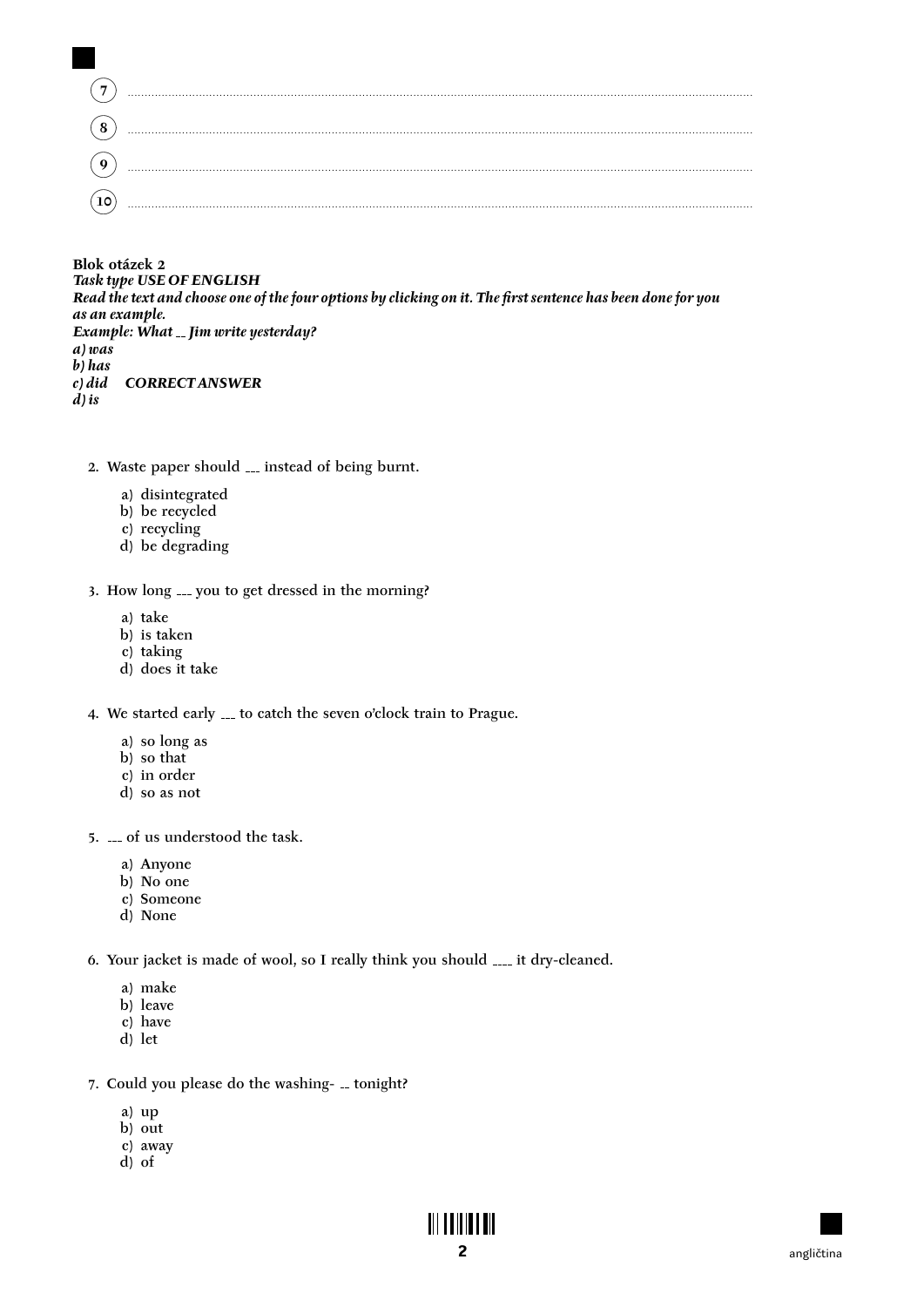- 8. I ... since breakfast and I'm very tired.
	- a) travel
	- b) was travel
	- c) was travelling
	- d) have been travelling
- 9. How much money  $\equiv$  give her?
	- a) did you have to
	- b) you had to
	- c) did you have
	- d) had you to

10. Please, let me know your decision by 15th, ... I'll have to offer the job to another applicant.

- a) anyway
- b) otherwise
- c) in case
- d) unless
- 11. Paper money <sub>---</sub> for over a thousand years.
	- a) were used
	- b) are used
	- c) has been used
	- d) is used
- 12. My sister is a lawyer. In her job, she .
	- a) operates on people
	- b) examines clients
	- c) designs furniture
	- d) gives advice

13. Are you saying that you want me to work over the weekend? You \_\_ be serious.

- a) can't
- b) mustn't
- c) might not
- d) needn't

14. These days it is quite usual for a student to open a bank .

- a) bill
- b) account
- c) loan
- d) discount
- 15. <sub>---</sub> for his birthday.
	- a) There were given to him \$50
	- b) \$50 given to him
	- c) He was been given \$50
	- d) He was given \$50
- 16. You  $\ldots$  to meet me at the station. I can walk.
	- a) needn't
	- b) don't have
	- c) haven't got
	- d) mustn't

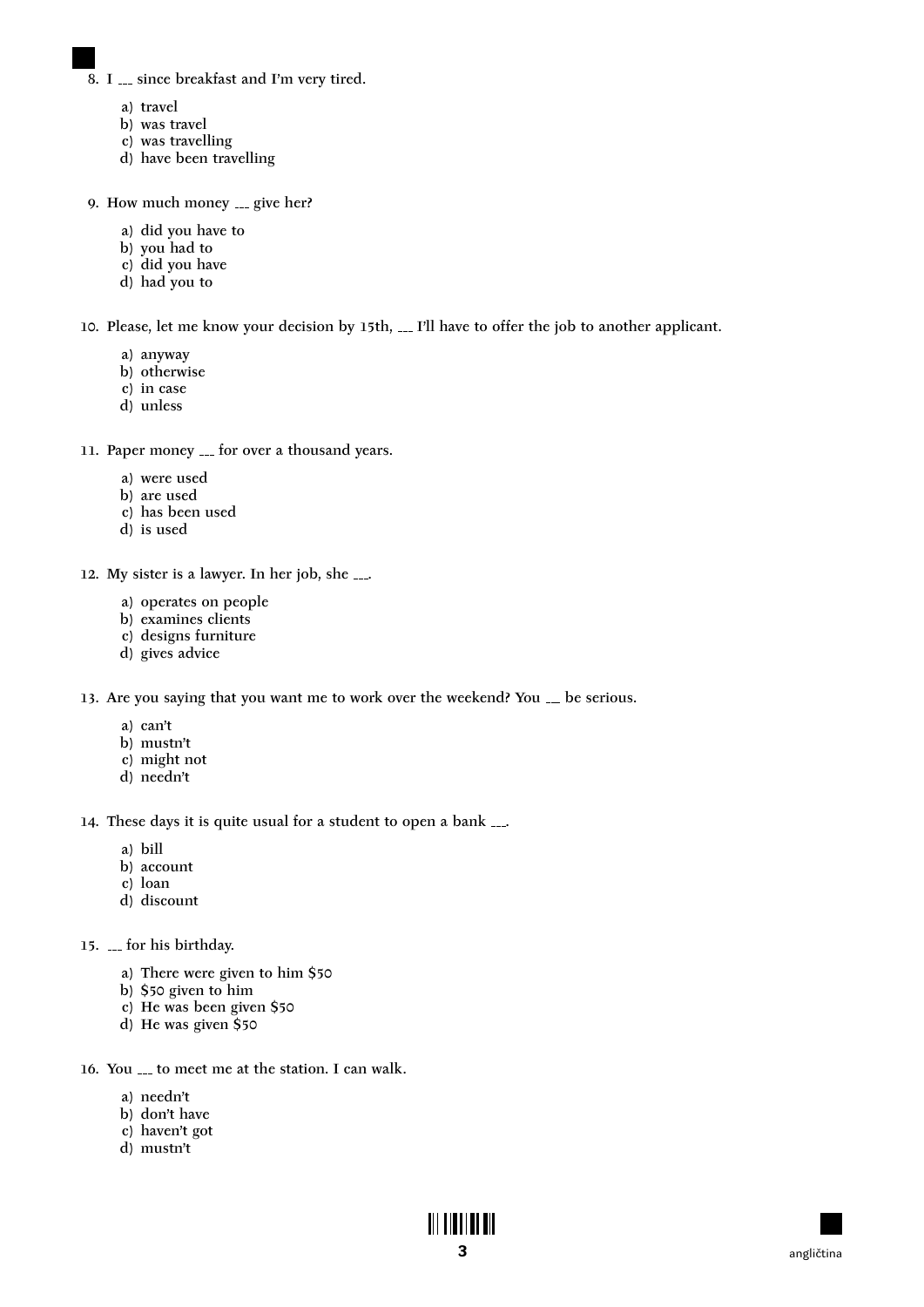**Blok otázek 3** *Task type USE OF ENGLISH*

*Read the short text and choose one of the reactions that is grammatically correct. There is only one correct answer.*

- *Example: What is the President's name?*
- *a) Oh, I don't know how is the President's name.*
- *b) Oh, I don't know what the President's name is. Correct answer*
- *c) Oh, I don't know how the President's name is.*
- *d) Oh, I don't know what the President's name.*
- 17. George, do you know who invented the telephone?
	- a) The telephone invented A. Bell in 1876, I think.
	- b) The telephone was invented in 1876 by A. Bell, I think.
	- c) The telephone has invented A. Bell in 1876, I think.
	- d) The telephone has been invented in 1876 by A. Bell, I think.

18. Which languages do they teach at this faculty?

- a) German, French and Spanish have taught here.
- b) German, French and Spanish teach here.
- c) German, French and Spanish are taught here.
- d) German, French and Spanish are teaching here.

19. I think I have left my calculator at home.

- a) Why do you lend my calculator?
- b) You can lent my calculator.
- c) Can I borrow you mine?
- d) You can borrow mine.
- 20. Oh, how did you break your leg?
	- a) I have slipped on the ice while I crossed the street.
	- b) I slip on the ice whenever I cross the street.
	- c) Crossing the street I slipped on the ice.
	- d) I have slipped on the ice while I was crossing the street,
- 21. Linda is absent today because she's feeling sick.
	- a) Really? If I knew that I'll bring her some flowers.
	- b) Really? If I know that I'll bring her some flowers.
	- c) Really? If I knew that I'd bring her some flowers.
	- d) Really? If I know that I'd bring her some flowers.

**Blok otázek 4** *Task type WORD FORMATION Put the word in the bracket in the correct form so that it fits into the sentence. Example: Everest is (high)* \_\_\_ mountain in the world. *Everest is the highest mountain in the world.*

|  | 22. Don't worry. I'll give Mr. Brown your message as soon as he (come) $\widehat{\hbox{1}}$ . |  |
|--|-----------------------------------------------------------------------------------------------|--|
|--|-----------------------------------------------------------------------------------------------|--|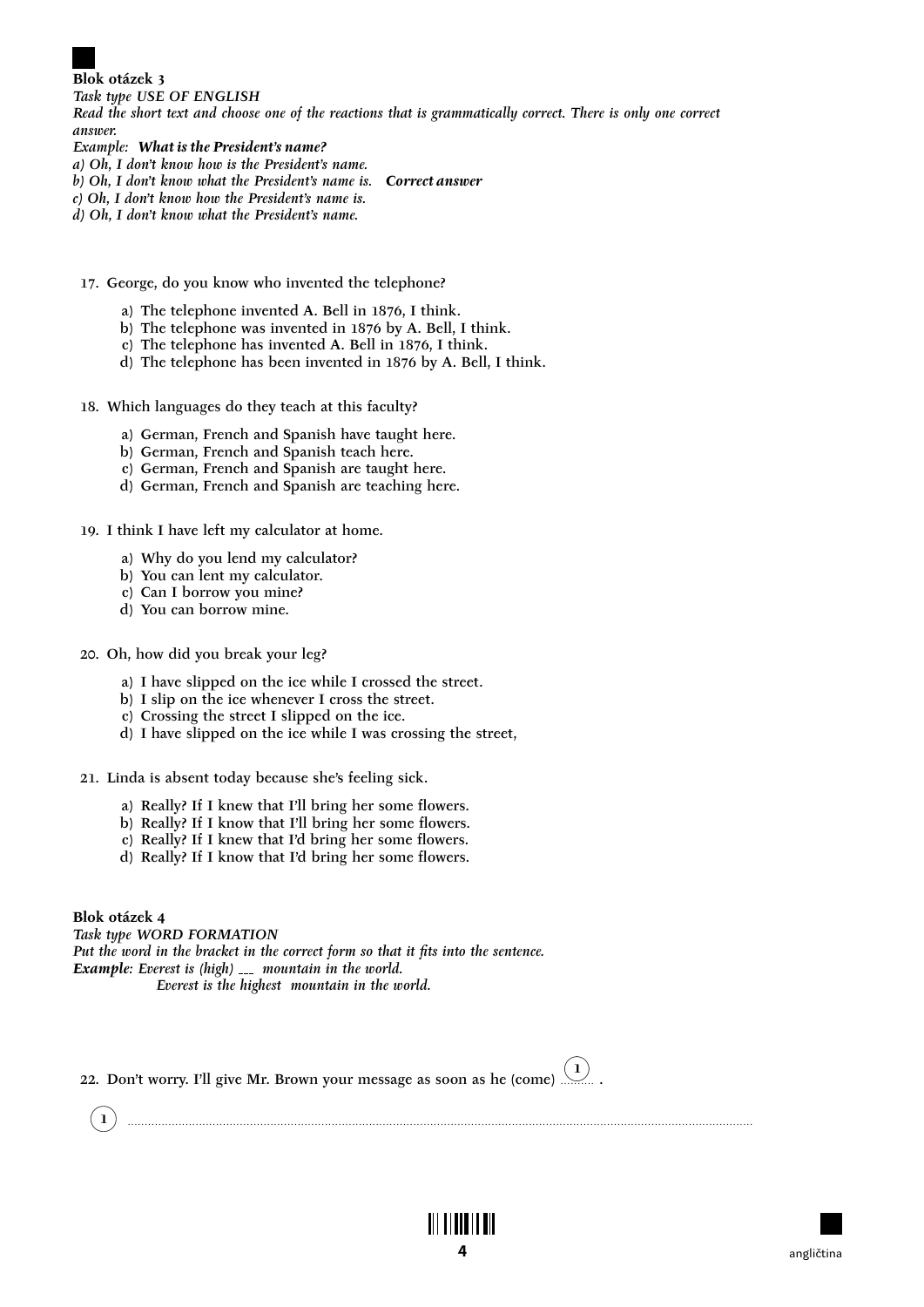| 23. If I won a lot of money I (buy) $(1)$ a new car.                                                                                                                                                                                                                                                                                                                                                                                                                                                       |
|------------------------------------------------------------------------------------------------------------------------------------------------------------------------------------------------------------------------------------------------------------------------------------------------------------------------------------------------------------------------------------------------------------------------------------------------------------------------------------------------------------|
|                                                                                                                                                                                                                                                                                                                                                                                                                                                                                                            |
| 24. This chair is not very (comfort) $(1)$ . It's too hard for me.                                                                                                                                                                                                                                                                                                                                                                                                                                         |
| 25. What will your sister do after she (finish) $(1)$ school?                                                                                                                                                                                                                                                                                                                                                                                                                                              |
| 26. What kind of (qualify) $(1)$ do you have for the job?                                                                                                                                                                                                                                                                                                                                                                                                                                                  |
| 27. Since (child) $(1)$ I have always wanted to study plants.                                                                                                                                                                                                                                                                                                                                                                                                                                              |
| 28. The (lose) $(1)$ child was crying for his mother.<br>$\begin{minipage}[c]{0.5\textwidth} \centering \begin{tabular}{ c c c c c } \hline \multicolumn{1}{ c }{\textbf{1}} & \multicolumn{1}{ c }{\textbf{2}} & \multicolumn{1}{ c }{\textbf{3}} & \multicolumn{1}{ c }{\textbf{4}} & \multicolumn{1}{ c }{\textbf{5}} & \multicolumn{1}{ c }{\textbf{6}} & \multicolumn{1}{ c }{\textbf{7}} & \multicolumn{1}{ c }{\textbf{8}} & \multicolumn{1}{ c }{\textbf{9}} & \multicolumn{1}{ c }{\textbf{1}} &$ |
| 29. You should be very (care) $(1)$ when you drive.                                                                                                                                                                                                                                                                                                                                                                                                                                                        |
| 30. If you decide to start your own blog, be careful. Don't write too many (person) $(1)$ details<br>about yourself.                                                                                                                                                                                                                                                                                                                                                                                       |
| 31. I chose Mendel University on the (recommend) $(1)$ of a friend of mine.                                                                                                                                                                                                                                                                                                                                                                                                                                |
| 32. Jane, (you/take) $(1)$ many photographs on your trip last weekend?                                                                                                                                                                                                                                                                                                                                                                                                                                     |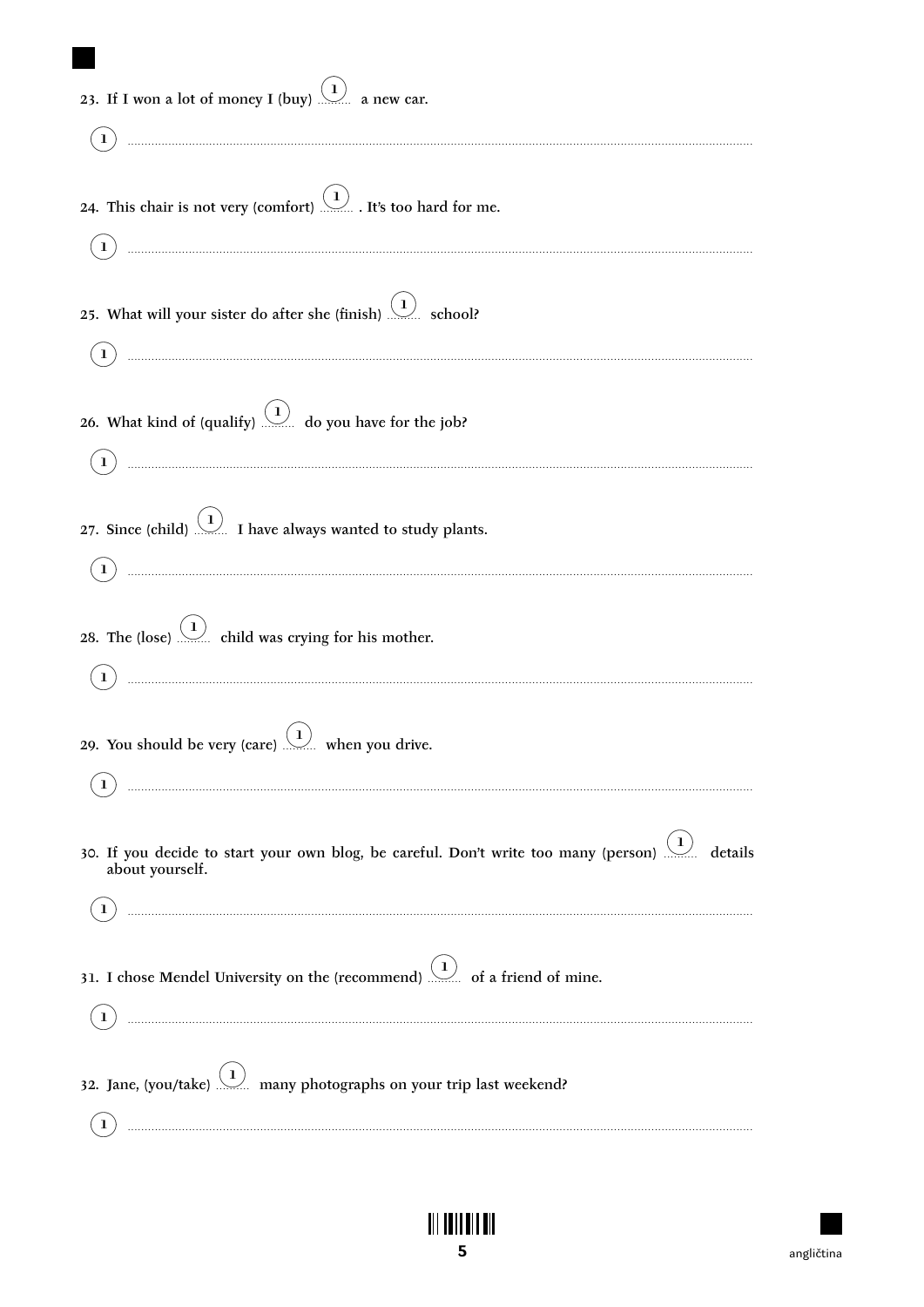| 33. My brother has been very tired recently because his work is very (stress) $(1)$ . |
|---------------------------------------------------------------------------------------|
|                                                                                       |
| 34. He asked what my (month) $(1)$ salary was.                                        |
| $\bf{1}$                                                                              |
| 35. John (not find) $(1)$ a new job yet.                                              |
|                                                                                       |
| 36. The more exercise you take the (strong) $(1)$ you will become.                    |
| $\mathbf{1}$ )                                                                        |
| Blok otázek 5<br>Task type READING COMPREHENSION                                      |
| Read the text and choose one of the options. Only one answer is correct.              |
| Example<br><b>CAUTION!</b><br>Road work ahead next 2 km                               |
| Speed limit: 30 kmph                                                                  |
| This sign says to<br>- \ J                                                            |

*a) speed up b) stop for gas c) drive carefully CORRECT ANSWER d) turn off the road*

37.

*From an e-mail to an applicant* Dear Mr. Kratky,

Thank you for your phone call about the position of assistant chef at Eats restaurant. I'm writing to summarize our conversation. The job is for an assistant chef at our restaurant in Leeds. No experience is necessary, but training takes two years. There's a lot of on-the-job training, too. Our staff work very hard at the restaurant. Assistant chefs usually work at least 9 hours a day and

sometimes longer if necessary. The salary is low while you are training, but we also offer holiday pay and sick pay. After training there are good opportunities for promotion.

If you are interested in the job, please send your CV to our main office. We will contact you to arrange an interview.

Yours sincerely,

Tim Bowen Personnel Manager **Which is NOT true about the job?**